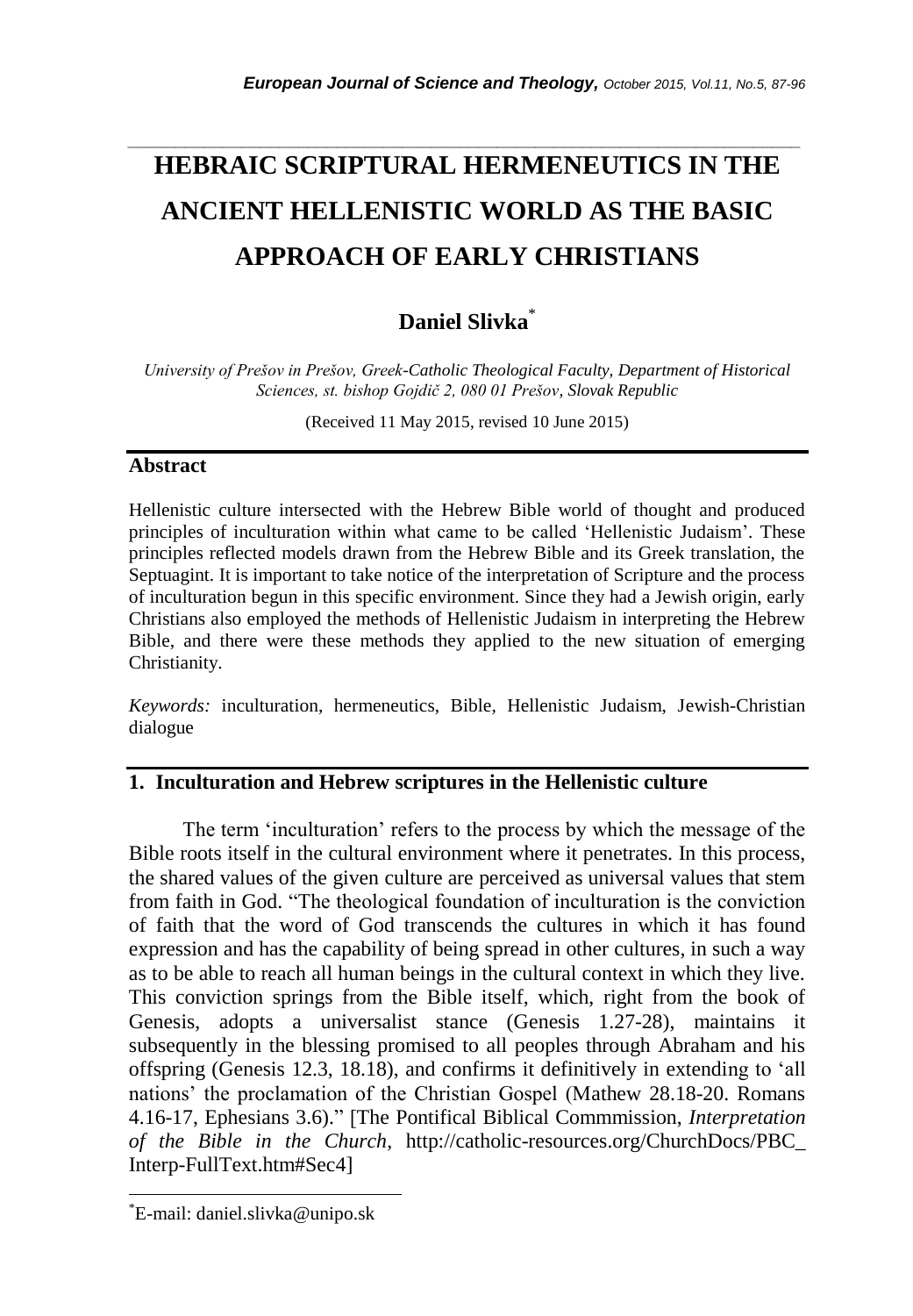The first stage of inculturation of the Bible was the translation which took place after the return of the Jews from Babylonian captivity. A new political situation, and the corresponding lack of knowledge of the Old Hebrew language, created ground for new ways through which the sacred texts of Israel came to the nation. While the scribe Ezra read the text in Hebrew, he was surrounded by priests who explained and interpreted the Law to the people (Nehemiah 8.1-8). The Hebrew text of the Bible was translated orally into the Aramaic language. The two activities [1] of reading the Word of God and understanding God"s message captured in Scripture can subsequently be applied to the life of the nation of Israel.

Another translation is the Septuagint. It is the oldest and the most important translation of the Hebrew Bible into the Greek language. The city of Alexandria probably held the largest Jewish colony in the Diaspora. In many spheres of cultural and religious life [2], the Jews of Alexandria "could compete with Palestine" [D. Duka, *Úvod do Písmasv. Staréhozákona*, http://krystal.op. cz/pub/udps1.htm]. More or less, it was a setting where Greek was the principal language, and Jews themselves could not understand the text of the Hebrew bible. In the  $3<sup>rd</sup>$  to  $2<sup>nd</sup>$  century BC, a Greek translation was produced for those Jews who could not understand the books written in the Hebrew language [3]. Other reasons for the translation of the Hebrew Holy Scriptures to Greek were pedagogic and catechetical aim. The Greek text of the Septuagint was used in liturgy, lectures and religious education. The Greek text was also employed in Jewish apologetics and missions – in clashes of controversies and opinions between the Hellenistic and Jewish cultures. In the Hellenistic setting, the Septuagint also helped Jewish relations with the Gentiles. It strengthened the contrast between Israeli monotheism and pagan idolatry [4]. Later, the Septuagint was adopted and cited by authors of the New Testament, and used by the early Church. It thus might be called the Christian Old Testament. In the years when the Septuagint first appeared, the Hebrew text of the Old Testament was not yet stable. When compared with the later Masoretic Hebrew text, one finds the Septuagint has many variants which present the older, different understanding of the Old Testament"s pre-Masoretic text. "The significance of the Septuagint lies in the fact that it made the Old Testament available to the Hellenistic world and thus paved the way for the preaching of the Gospel to Jews in the diaspora." [3, p. 915-916] Besides the Greek translation of the Old Testament text, there are other Hebrew or Aramaic works translated into Greek. All these writings gave the Septuagint seven more books than the Hebrew canon [5]. "The passage from one language to another necessarily involves a change of cultural context: concepts are not identical and symbols have a different meaning, for they come up against other traditions of thought and other ways of life." [http://catholic-resources.org/ChurchDocs/PBC\_Interp-FullText.htm# Sec4]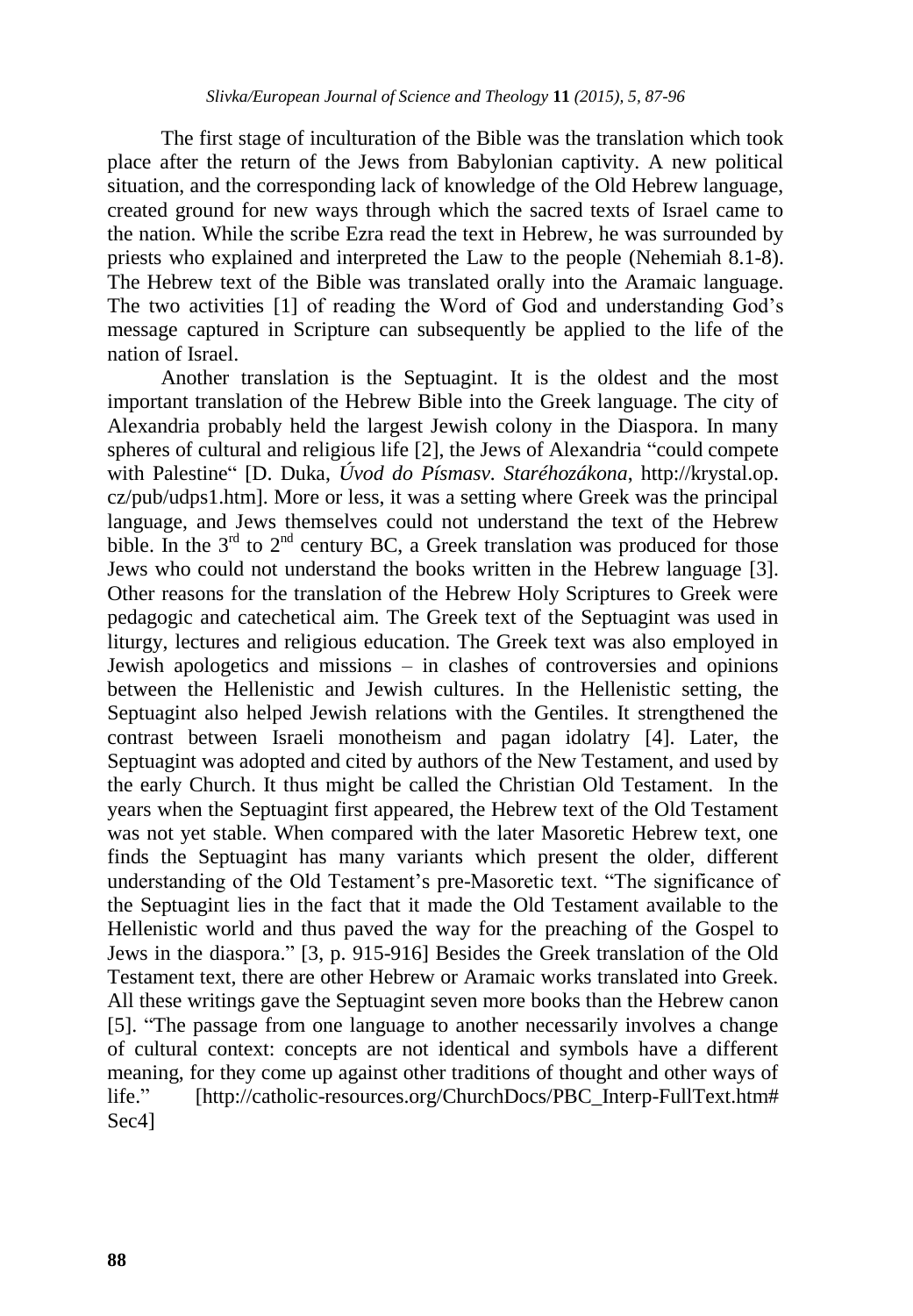#### **2. The significance of inculturation for Christian scriptural interpretation**

Since early Christians were of Jewish origin, one can say they employed Hebrew Bible interpretive methods when they produced New Testament texts in the Hellenistic context of the time. Christians who came from the Greek culture might employ the philosophy of Plato and Aristotle in their interpretation of the Old Testament texts. This is most apparent in their allegorical interpretations of a biblical text [6]. But the New Testament itself bears the marks of inculturation. This is true because in presenting the Palestinian message of Jesus to Judeo-Hellenistic culture, the New Testament displays its intent to transcend the limits of a single cultural world [http://catholic-resources.org/ChurchDocs/PBC\_ Interp-FullText.htm#Sec4].

The hermeneutic core by whose light the apostle Paul read the Bible is the historical event of Jesus of Nazareth, the person whose life enlightens the whole Old Testament (Luke 24.27)."God of the Bible is (rather) known on the basis of what He has done in the history of his people, in the ancient times (Israel and the early Church) and in the present (Christian and Jewish communities today). Christian talk about God begins with marvelling over His works of redemption and mercy in the glorious history of salvation. God becomes known to us in and through his Word, that is, the Word that became flesh in the historical person of Jesus from Nazareth, the Christ." [7] The Gospel narrative thus becomes normative for our understanding of the message of the canonical Scriptures as a whole. Specific scriptural passages "need to be considered and interpreted in the light of this message (the Gospel). The authority of the Bible itself is derived from the authority of Christ's Gospel." [8]

In Apostle Paul"s approach, one finds a typical Jewish exegesis in the style of Rabbi Hillel (60 BC-20 AC, expert of the Torah and Oral Law at Jerusalem, founder of the school "bet Hillel" and of the rabbinic exegetical method and hermeneutics) and his rules. Paul approaches two texts from the Scripture and compares them. He explains one text by means of another. This method appears even today when a difficult text is explained by means of an easier one (i.e. one whose understanding is clearer, less ambivalent). The approach proceeds from the easier text to the more difficult one. Rabbis called the approach of explanation of one text by means of another "a pearl necklace" or "chaining (as in the formation of a chain)". In Apostle Paul"s letters, one also encounters allegory. For the purposes of explanation and interpretation, Paul uses two types of situation. While one type of situation still lasts, the second one arises alongside it. Subsequently, Paul makes a connection between both types and compares them. A symbol of one situation appears in another one, such as in Galatians 4.24 or in 1 Corinthians 9.9. In this comparative synthesis, Paul finds and creates further connections. The prevailing sense of their relation is more typological than allegorical. However, the apostle Paul did not accept allegorical interpretation as a general rule for interpretation of Scripture [9].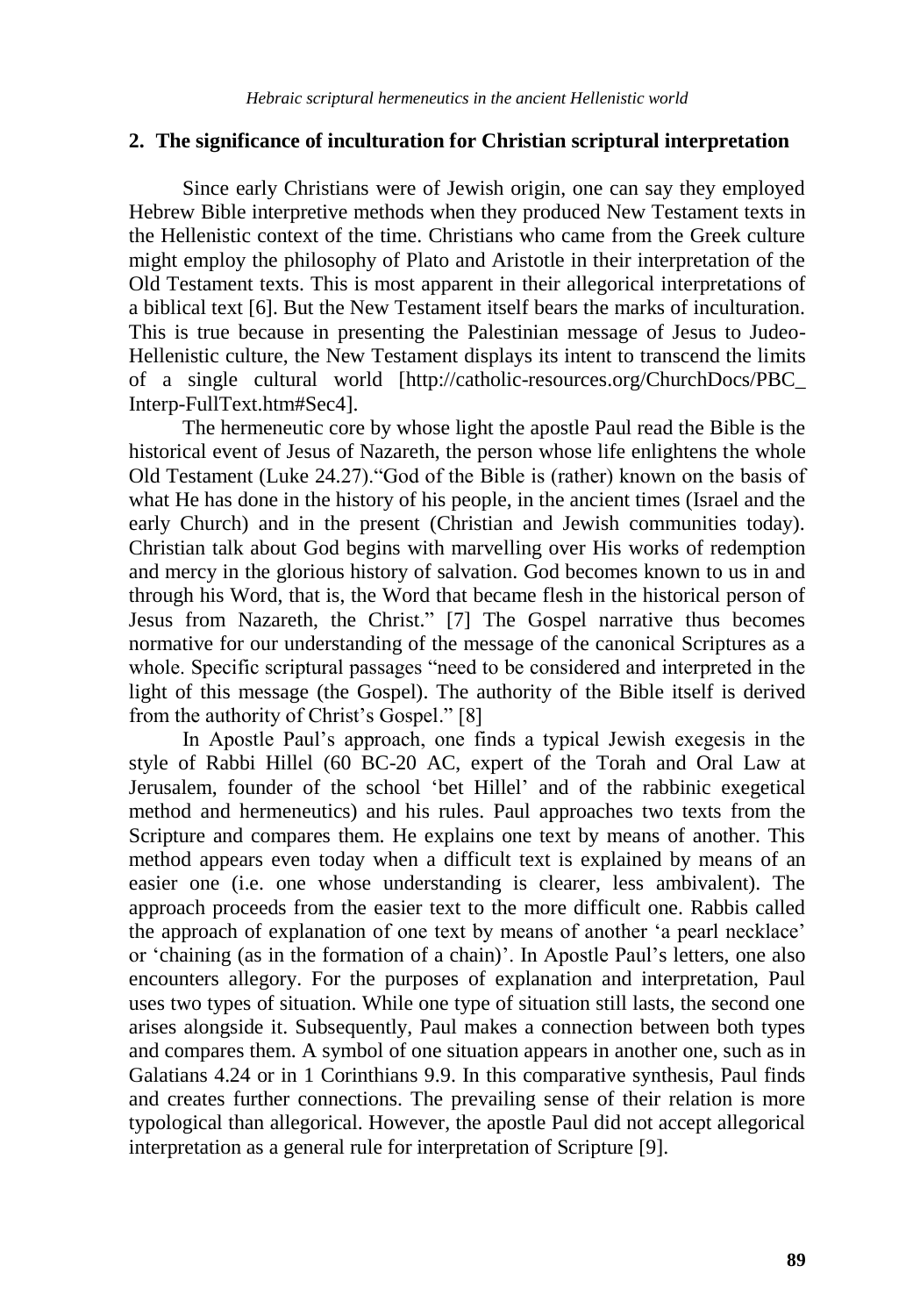Inculturation of the Biblical message leads to the kind of interpretation employed by New Testament authors. "While it may constitute the basic step, the translation of biblical texts cannot, however, ensure by itself a thorough inculturation. Translation has to be followed by interpretation, which should set the biblical message in a more explicit relationship to the ways of feeling, thinking, living and self-expression which are proper to the local culture. From interpretation, one passes then to other stages of inculturation, which lead to the formation of a local Christian culture, extending to all aspects of life (prayer, work, social life, customs, legislation, arts and sciences, philosophical and theological reflection)." [http://catholic-resources.org/ChurchDocs/PBC\_ Interp-FullText.htm#Sec4]

The four most important apostolic hermeneutic approaches are the biblical model, Christological model, typological model and charismatic model [10]:

- 1. The biblical model presents Jesus of Nazareth as the Messiah, primarily His acts, suffering, death, resurrection and missionary command. It emphasizes His actions and His fulfilment of the law.
- 2. The Christological model highlights the Messiah"s mission as a son of King David and the one who was predicted by prophets.
- 3. The typological model points out some facts of the Old Testament which appear to be a model for another era. These pre-figures cannot be arbitrary, because they express a deeper understanding. Even if the text is based on a letter, it creates a pre-figure to understand Scripture and enriches knowledge. In the New Testament itself, there are many symbols of the typological sort, such as Eva – Mary, etc.
- 4. The charismatic model emphasizes that a proper approach to Scripture is impossible without the interpreter's cooperation with the Holy Spirit. The Holy Spirit must help the interpreter to penetrate into Scripture.

In considering New Testament authors, other principles of Scriptural inculturation can be found:

- 1. The allegorical approach: The Old Testament is an allegory for the New Testament. It thus had great value for the New Testament authors. It is an allegorical interpretation of the Old Testament which is usually referred to as typological. Its reinterpretation originates in the conviction that God fulfilled the promise given to the Jewish nation through Jesus [11-13]
- 2. The typological approach: Events and personalities of the Old Testaments point to events of the New Testament. The symbols and prophecies of Christ"s coming, the object of searches in Old Testament, are easily tied to the life of Christ [13, 14]; "Typology is a way of revealing the biblical history of salvation where the older stages are accepted as pre-figures of the later periods as well as younger stages are taken as recapitulations or the fulfilment of the preceding ones" [15]. In order to explain typology, it is necessary to define its components: (1) Old Testament - type (pre-figure); (2) New Testament - antitype (fulfilment); (3) God"s disposition as to which type is attributed to an antitype: the word 'type' is derived from the Greek  $\tau$ ύπος (typos) which means a model, image, figure. In the Bible, the term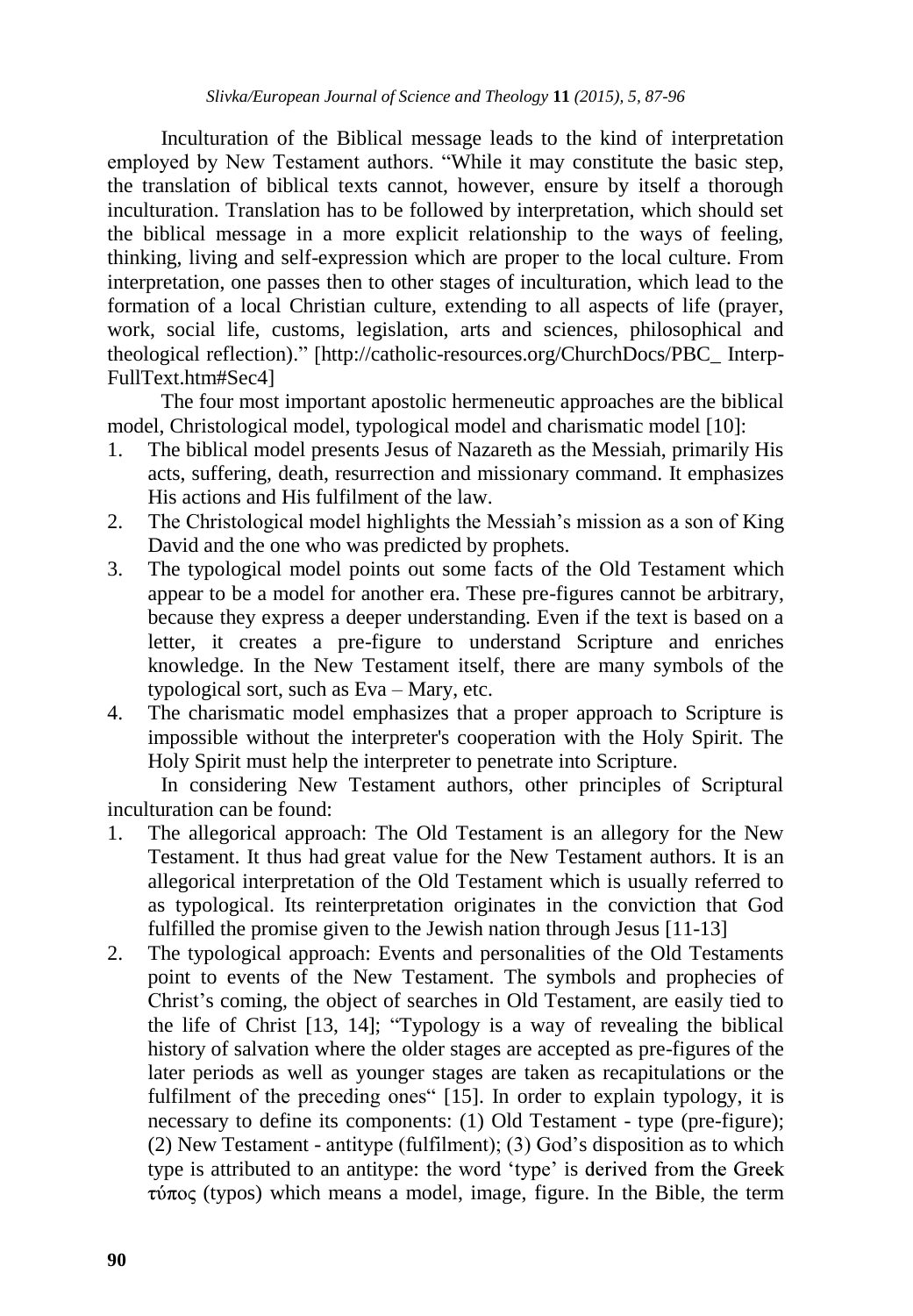"type" refers to a model, personality, thing or event of the Old Testament which serves to pre-figure the higher truths of Jesus Christ and the New Testament people of God. The word 'antitype' is derived from the Greek  $\alpha$ ντίτύπος (antitypos) which corresponds to the word 'model', or it can carry the meaning of the word "opponent". It can stand for: "The New-Testament person, thing or act which are presented by the Old-Testament pre-figure, thus by the type (person, thing or act) and in the allegorical typology, the term is often used for an antagonistic person or opposing opinions which clearly stress the positive profile of the main character" [15]. God's instruction is a necessary element on the basis of which we can talk about the future reality of a past fact. It is not an easy task primarily because the "typical sense" cannot be seen anywhere in Scripture. The disposition (God"s instruction) is revealed in different ways: a) said by Jesus Christ; or b) said by a hagiographer (disposition is included in the charisma of the inspiration).

- 3. The pedagogical approach: The Old Testament is a pedagogue which leads to Jesus of Nazareth, and its task is finished in Him. This principle explicitly stresses the pedagogical value, significance and meaning of the Old Testament;
- 4. The approach of accusation: The Old Testament and the Mosaic Law were given to warn us of sin. This approach appears frequently in the Apostle Paul"s writings. In this context, Paul asks why Jesus has been given. Paul offers an answer by explaining that Jesus was given to bring us the grace of the redemption from sins. The apostle Paul"s teaching is that the Old Testament with its teaching of the Law does not justify man. In his Letter to Romans and Letter to Galatians, he explains that man is justified only by faith, not by the obedience to the law. The Old Testament Law is meant to curb human wickedness and to provide a partial solution through sacrifices or faithful obedience to the commandments. Ultimately, however, the law only convicts people of their sinfulness in the sense of inability to comply with the holy law of God. Jesus embodies (in his person) a new model which reveals the need for the redemptive grace.
- 5. The approach of completion: The New Testament is the fulfilment of Old-Testament eschatology in the person of Jesus of Nazareth. The New Testament is the fulfilment of the Messianic eschatological texts of the Old Testament. They are the texts about a boy (Isaiah 7), about a suffering servant (Isaiah 42–55), and about a new Moses (completed in Jesus Christ).
- 6. The approach of overcoming. This approach explains that the Law of Moses has been overcome. The sacrificial practices of the priests are overcome by the single New-Testament sacrifice. They are overcome in the New Testament presence of Christ-high priest in a single sacrifice. As pointed out in the letters of Paul, the Law of Moses is fulfilled, and by this virtue its accusing character is overcome. The clearest witness to this truth can be found in the Letter to Hebrews.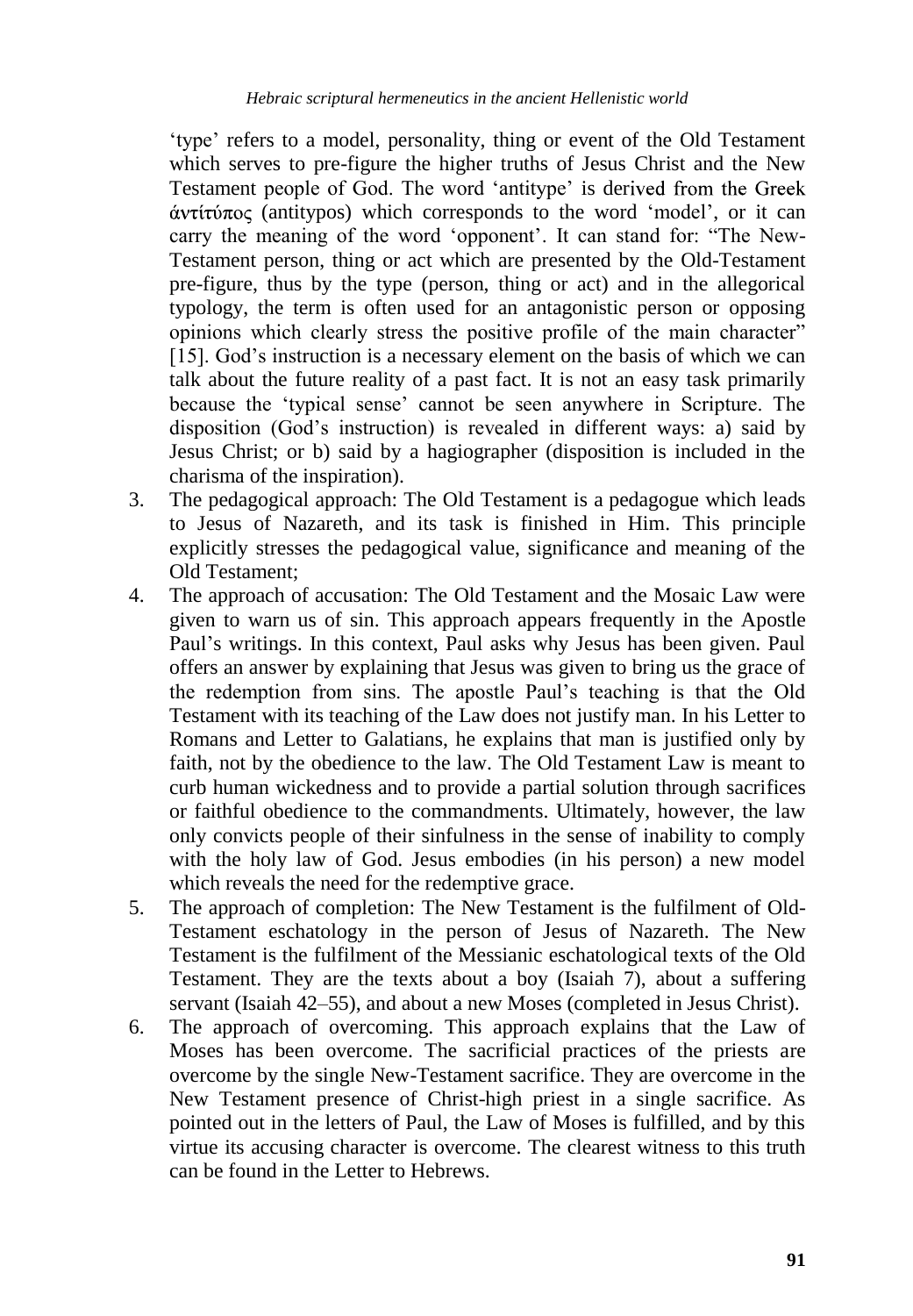- 7. The approach through the commandment: The Law of Moses covered by the Decalogue is still valid [16], though certain ceremonial Jewish rules do not apply to the Gentiles. New rules do not bind Romans, Greeks, the Gentiles, but the law as completed by Christ. Jesus has new requirements for humans which are not connected with making the phylacteries wide – as the teachers of the law and the Pharisees did for men to see. But Jesus says "when you pray, get to your room, close the door". In other words, Jesus insists on a prayer, but this prayer has nothing to do with a formality or presentation in front of others any more. It is rather a matter of mutual respect and a worshipping of God. The New Testament deals with new binding rules that are not ethnically based. Jesus completes the model with a new "logion", with the intention of a praying man.
- 8. The approach of radicalization: This approach does not focus on compliance with external regulations, but it penetrates inside a human, into his heart. The teaching of Jesus requires one to purify the heart and only then to step before God. Jesus does not insist on the external rules, on lawful fulfilment of duties, but He looks for the person's inner intention. Jesus is not satisfied with the external presentation of religiousness, while the heart of the human is full of lies and malevolence. Jesus radicalizes the demand of the law, which means that He requires pure intention from of the human will and calls for a purification of hearts. Jesus explains that a human is not corrupted by what comes to him (or inside him), but what comes out of him. The latter comes from an inner stance and reveals the true intention of the human heart.
- 9. The historical redemptive approach: This hermeneutic approach deals with acceptance of the Gentiles in the Church. Its starting point is the conviction that such an inclusive perspective is nothing new inasmuch as God acted similarly in the past. The example is often found in the woman who accepted spies in Jericho, the Moabite woman Ruth, and the legal precepts in the Torah concerned with foreigners and slaves, etc. In the Letter to Romans, chapters 9–11, Paul demonstrates that the calling of the Gentiles into the Church does not mean a change in God"s attitude, because His aims were the same in the past.
- 10. The linguistic model: This approach expresses New Testament ideas by means of the words used by Old Testament ideas. The theology of the Old Testament employs the same words used by the New Testament ideas. It means that New Testament words about sin or God"s grace are the same as found in the Old Testament.
- 11. The apocalyptic eschatological approach: In the Old Testament, there are various chapters dealing with the resurrection and end times. A certain integration exists between the Old and New Testaments, and between New Testament and Old Testament eschatology. The Old Testament is a source of suggestions for the vision of the end times. There are images dealing with the coming and resurrection of Jesus Christ. The integration between the New and Old Testaments is based on their common contexts. If the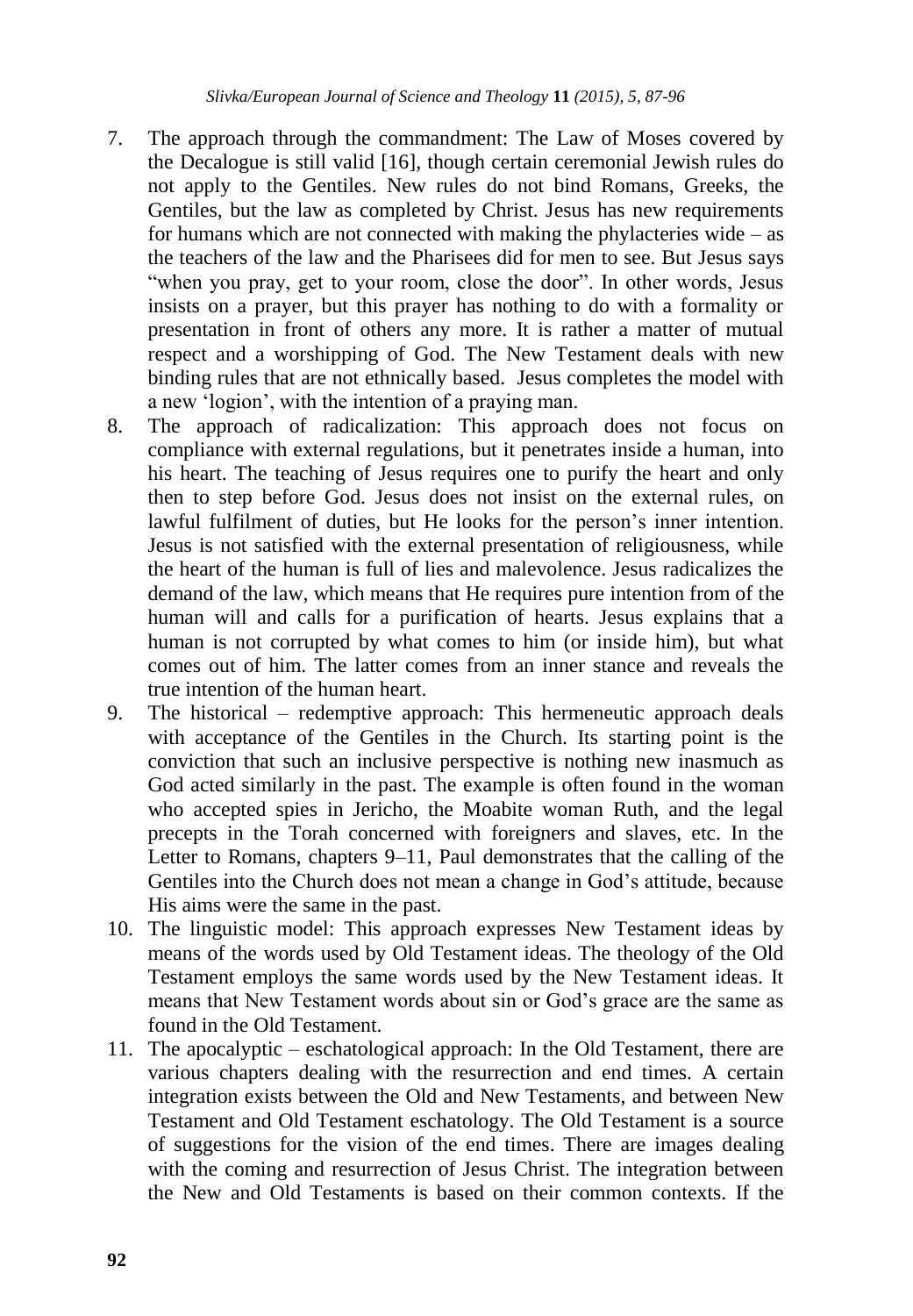unity of the Christian Bible were divided, there would be no legitimate reference point and thus these contexts could not be understood. The New and Old Testaments must be considered together, or their unity is lost. The New Testament is obscure without the Old Testament, and vice versa. The New Testament regards the Old Testament (2 Peter 1.19), especially its prophecies, as a light that shines in a dark place until "the day dawns". The latter figure of speech appears in writings by Clement of Alexandria (AD 150-215), who took it from the Greek philosophers.

The above evidence indicates that New Testament authors ascribed an exclusive hermeneutic unity to the Old Testament and New Testament history of salvation:

- For Christians of Jewish origin, the Old Testament constituted a normative source of God"s laws and prophecies. It possessed high value as part of God"s unified revelation.
- Of crucial importance was Jesus' affirmative stance towards the Old Testament. In their respect for the Old Testament, Christians followed the example of their Lord.

The New Testament authors saw that Jesus did not come to abolish the Old Testament, but rather that He had a high respect for it. Jesus exalted the relation between the Old Testament and himself when he claimed to have come to fulfil it. The Hebrew Bible thus had crucial value not only for the New Testament authors but also the early Christian communities. This, however, does not mean that their respective approaches to the Old Testament held to a uniform perspective and hermeneutic.

## **3. Modern perspectives**

The Jewish nation did not lose the mission it received from God. The history of revelation connects Jews and Christians. Christians depend on this common "root" into which they were "engrafted" (Romans 9–11). It is important to bear these facts in mind in every dialogue between Judaism and Christianity.

The gospels of Matthew and Luke exhibit close relations in their genealogies. Their common element is the name of Abraham as the father of faith for both Christians and Jews [17, 18]. "Without the Old Testament, the New Testament would be an incomprehensible book, a plant deprived of its roots and destined to dry up and wither." [9, p. 84] The mutual dialogue helps to understand and explain the great themes of the common religious history, to read the biblical texts from a fresh, more complex perspective, and to enrich the knowledge of humans and their relation to God [19]. All of this helps an interpretation of biblical texts with important anthropological and sociological implications. Thus, from a biblical anthropological perspective, a human being is understood rightly as a privileged creature that God desires for Himself [20].

We now turn to the importance of canonical hermeneutics. Canonical hermeneutics has two basic tasks. The first is to state the effective way of looking for the meaning of the biblical text in its own context: (1)*"To avoid*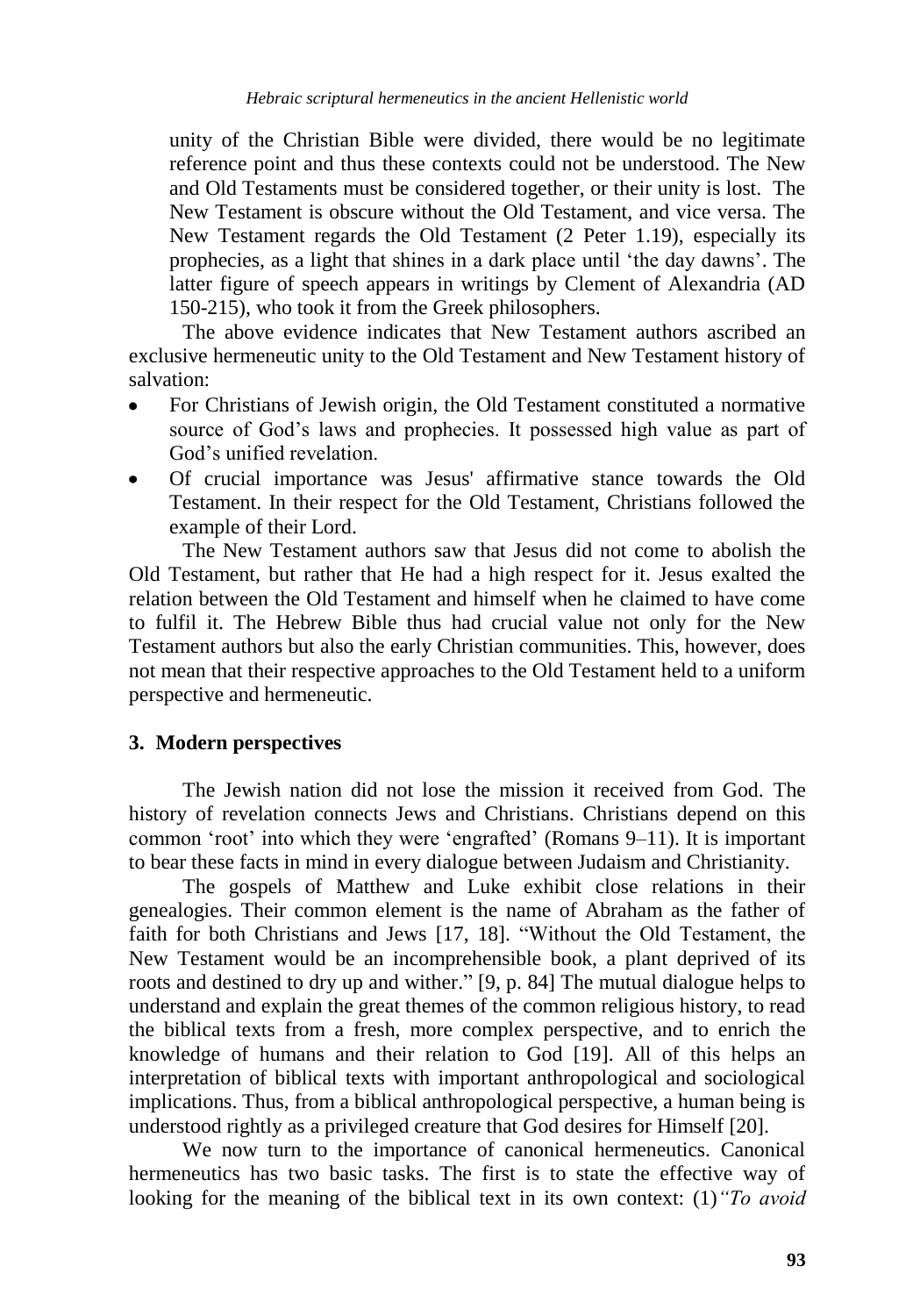*subjectivism, however, one must allow pre-understanding to the deepened and enriched - even to be modified and corrected – by the reality of the text"* [http://catholic-resources.org/ChurchDocs/PBC\_Interp-FullText.htm#Sec4] (2) To find effective ways to express particular meaning in the present context [21]. It looks for the answer to the issue of how to bridge the gap between biblical meaning and the categories of present cultural thinking. In the case of Western Christianity, it means the translation of biblical meaning to modern Western categories of philosophical thinking. This is no small task.

The present task of biblical hermeneutics is to look for a connection between (1) the hermeneutic task of finding the right historical-critical method for a search for original biblical meanings and (2) the hermeneutic task of bridging the gap between those rediscovered meanings and the mental systems of modern cultures [22]. This effort bears the title "canonical hermeneutics". It deals with ways (meanings) by which Israel, Judaism, and the Christian Church bridged the gap between the inherited faith and new cultural situations [23]. The canonical aspect includes the process by which the early authoritative traditions faced the ancient cultural meanings. These traditions adopted and also adjusted these cultural meanings, forming a new harmony with the needs of the communities of believers. The process itself is as canonical as the traditions derived from it. This is why the Bible can be understood not only as a reflection of God"s truth, but also as a resource of meaning and identity for people who continue to find their identity in the canonical narrative, while embracing the unique reality of their own contexts [24]. Canonical hermeneutics is the tool by whose help the early communities of believers endured – perceiving and embracing the integrity of ontology and ethics as they were captivated by the Gospel narrative. This is an important lesson to remember. Here we ought to follow the lead of Kierkegaard and Bonhoeffer, among others, who marked the "departure from the European metaphysical tradition which favoured the noetic certainty of knowledge", arguing instead that "[t]here must be a deeper, existential basis, related to the deepest aspirations and, yes, fears and doubts of the individual - a desire permeated by passion" [25], which has clear ethical implications.

Modern hermeneutics deals not only with the contexts that the biblical texts are read and reproduced in, but also with the texts themselves. In this way, it is necessary to insist that the Bible is similar to other ancient texts, while keeping in mind that it is the Word of God. In addition, any literary and hermeneutic analysis of texts should not neglect a religious perspective. Besides contributing to a more complex view of reality, "the analysis of literary texts from the religious point of view can be a serious bridge of dialogue between Theology and the modern world" [26]. Furthermore, a word gets its meaning through the effect of the text and its context, whether in the distant past or any other time. The recognition of the right context, whether past or present, is crucial to biblical interpretation. The better the knowledge of the historical text (including its historical context) we have, the clearer the meaning and impact of the words are for us today. The better we can discern our present context, the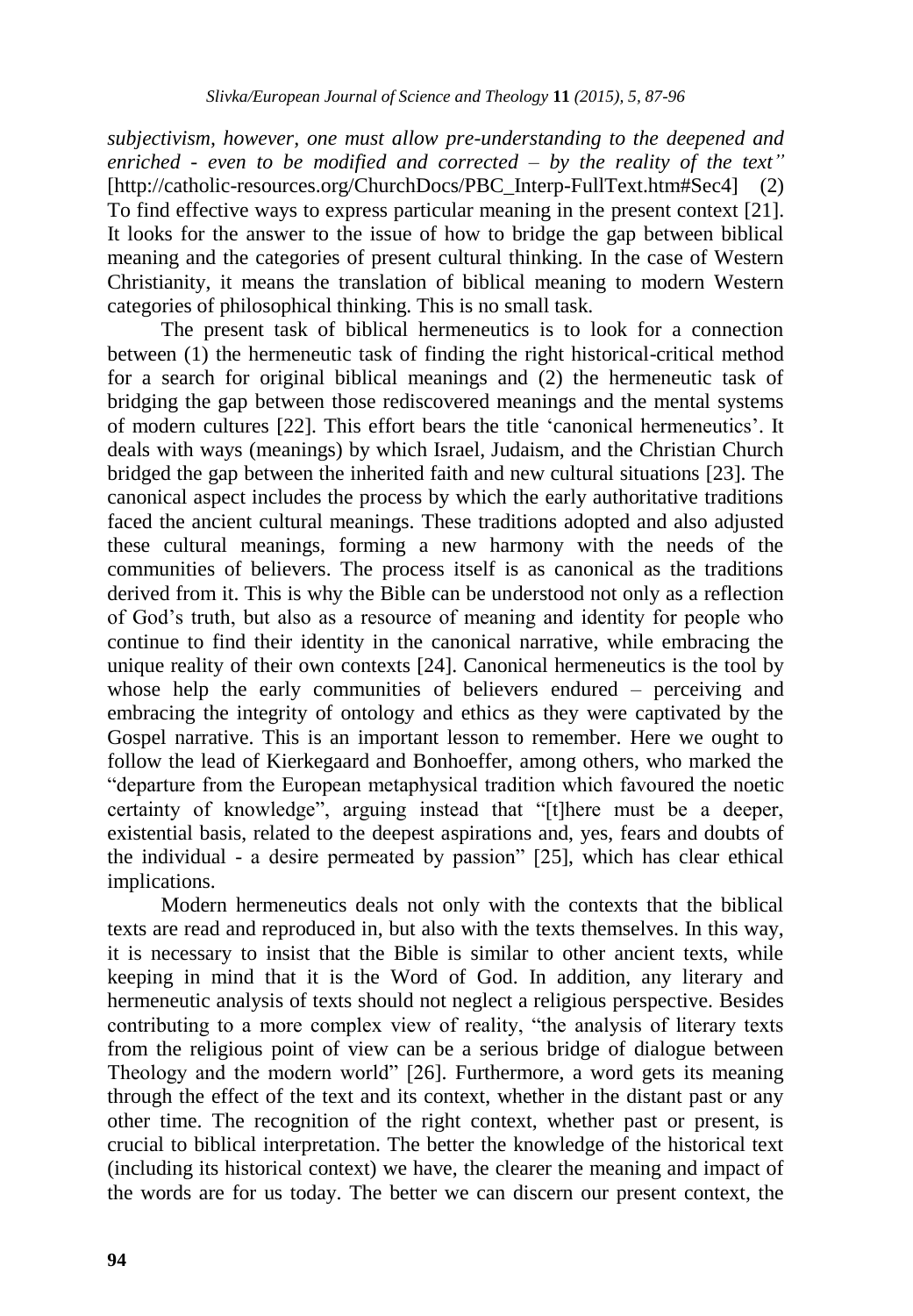clearer will our decision be regarding the kind of hermeneutics tools we will need to get the most out of the text. The Bible itself gives us signs on how to find the original meanings hidden in it and how to use them in the present-day context. This is indispensable for the shaping of our theological views [27]. Depending on the context, the two basic modes are constitutive and prophetic. The key difference between them is theological: On the one hand, the absolute freedom of God and on the other, His generosity and mercy together with his unquestionable favour to the helpless [28]. The Bible taken as a model for preaching God"s mighty deeds enables us to understand the constant presence of God and His actions in our midst. One should not, therefore, "expect to make sense of his own life without an arduous struggle to interpret one"s existence in relation to self, the world, and to God. The power and wisdom of such interpretation (of one"s existence) comes from God as the source, guide, and goal of the journey." [29] It shows us how to study the integrity of the truth in the present, i.e. God"s uniqueness ontologically as well aesthetically [23, p. 407].

#### **References**

- [1] A.M. Signer, *How the Bible Has Been Interpreted in Jewish Tradition,* in *New Interpreter's Bible*, Vol. 1, Abingdon, Nashville, 1994, 65-82.
- [2] D. Berberich, *Posolstvo knihy Jonáš a vzťahy medzi kultúrami*, in *Biblia a dialógkultúr. Kniha Ester,* Katolícka univerzita v Ruţomberku, Košice, 2008, 69.
- [3] J. Heriban, *Príručný lexikón biblických vied*, PSÚSCM, Rím, 1992, 916.
- [4] F. Trstenský, *Úvod do knihy Ţalmov,* Pedagogická fakulta Katolíckej univerzity v Ružomberku, Ružomberok, 2008, 95.
- [5] R. Rendtorff, *Hebrejskábible a dějiny*, Praha, Vyšehrad, 1996, 355.
- [6] A. Tyrol,*Všeobecný úvod do biblického štúdia,* KBD, Svit, 2000, 76.
- [7] M. Valčo, R. Králik and K. Valčová, *Od stvorenia k vykúpeniu: kapitoly z evanjelickejvierouky a kresťanskejetiky,* vol. I, 2nd edn., KUD Apokalipsa, Ljubljana, 2013, 16.
- [8] M. Valčo and K. Valčová, *Teologické posolstvo Lutherovej reformácie a výzvy súčasnej doby*, Žilinská univerzita, Žilina, 2012, 355.
- [9] Pápeţská biblická komisia, *Ţidovskýnárod a jeho Svätá Písma v kresťanské Biblii*, Karmelitánské nakladatelství, Kostelní Vydří, 2004, 36.
- [10] M. Masini,*Úvod do Lectiodivina*, Karmelitánské nakla datelství, Kostelní Vydří, 1993, 38-42.
- [11] J. Barr, *Old and New in Interpretation: A Study oftheTwoTesaments*, SCM, London, 1966, 103-148.
- [12] L. Goppelt, *Die typologische Deutung des Alten Tesaments im Neuen*, Wissenschaftliche Buchgesellschaft, Darmstadt, 1990.
- [13] W.G. Jeanrond, *Hemeneutyka teologiczna*, WAM, Krakow, 1999, 31.
- [14] R.M. Grand and D. Tracy, *Short History of the Interpretation of the Bible*, 2<sup>nd</sup> edn., Fortress, Philadelphia, 1984, 37.
- [15] A. Novotný (ed.), *Nový biblický slovník*, Návratdomů, Praha, 1996, 1058.
- [16] M. Petro, *Dekalóg a jehomiesto v katechéze*, in *Školská a mimoškolská katechézav európskej edukačnej štruktúre,* GTF PU, Prešov, 2008, 106-118.
- [17] H. Waldenfels, *Fenomén křesťanství*, Vyšehrad, Praha, 2001, 58.